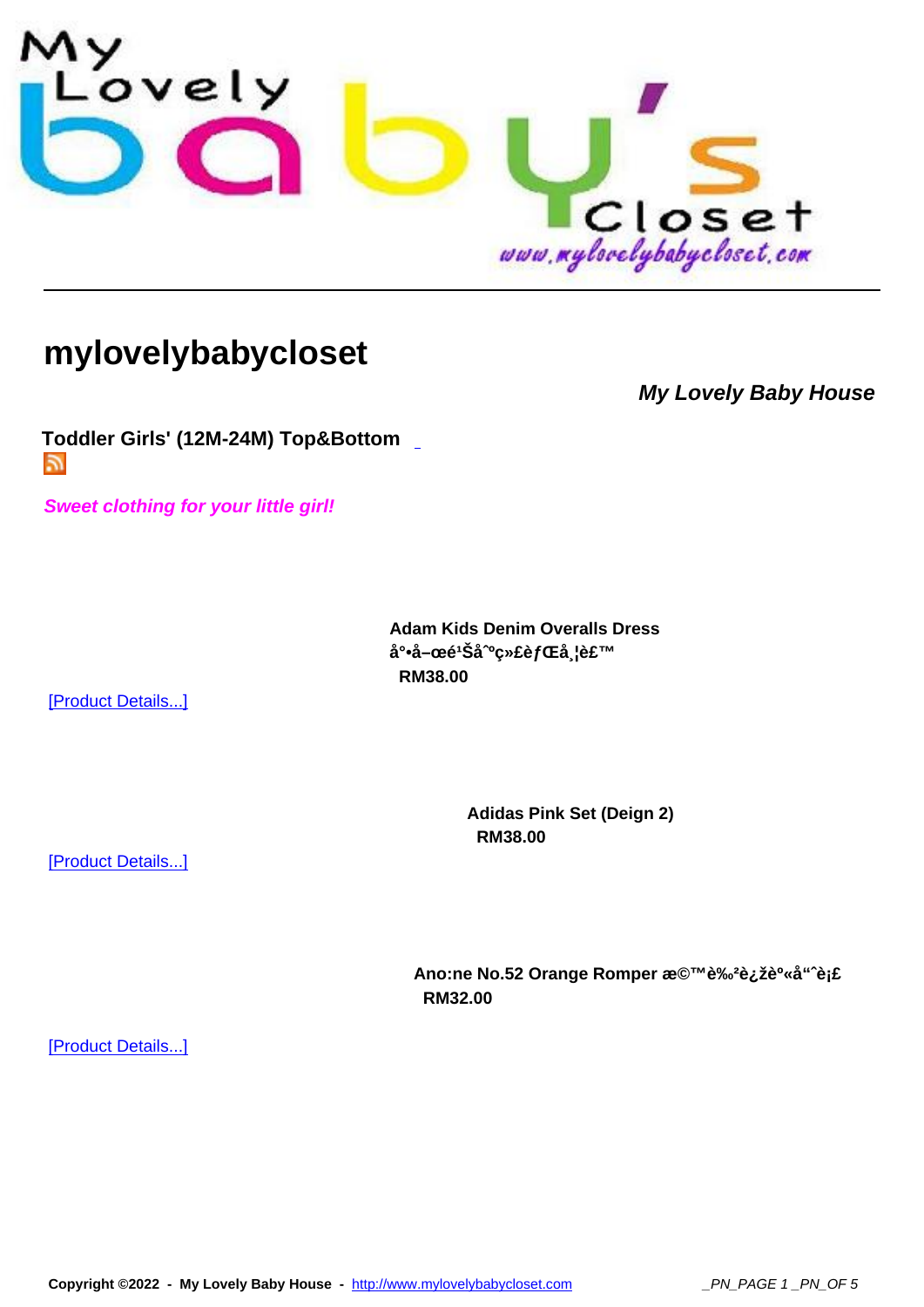ç°¢e‰∻æ"¤æ<del>∈</del> çs"a •e¸ re a¸*j* a•`eS±e ç»‡a®¶a±…a<del>≠—</del>e£…  **RM24.00** 

[Product Details...]

**BABY GAP Fairies Purple Pyjamas Set** ç´«è‰<del>2è•´è•¶ä</del>»™å-•啰花é'^织家居套装  **RM27.00** 

[Product Details...]

**Baby Gap Star Flowers Jeans Overalls** å¥<sup>3</sup>ç"Ÿæ‹¼å¸*f*背带裤  **RM42.00** 

[Product Details...]

**BEAUTEES Butterfly Purple Dress c34Za\*e\* e\*¶e£™ RM38.00** 

[Product Details...]

BENETTON Blue Layers Dress å•få±,è<sup>1</sup> (ç<sup>3</sup>•裙〕è"•ã€'  **RM42.00** 

[Product Details...]

**BENETTON Peach Layers Dress** å•få±,è<sub>᠈</sub><ç<sup>3</sup>•裙〕橙】  **RM42.00**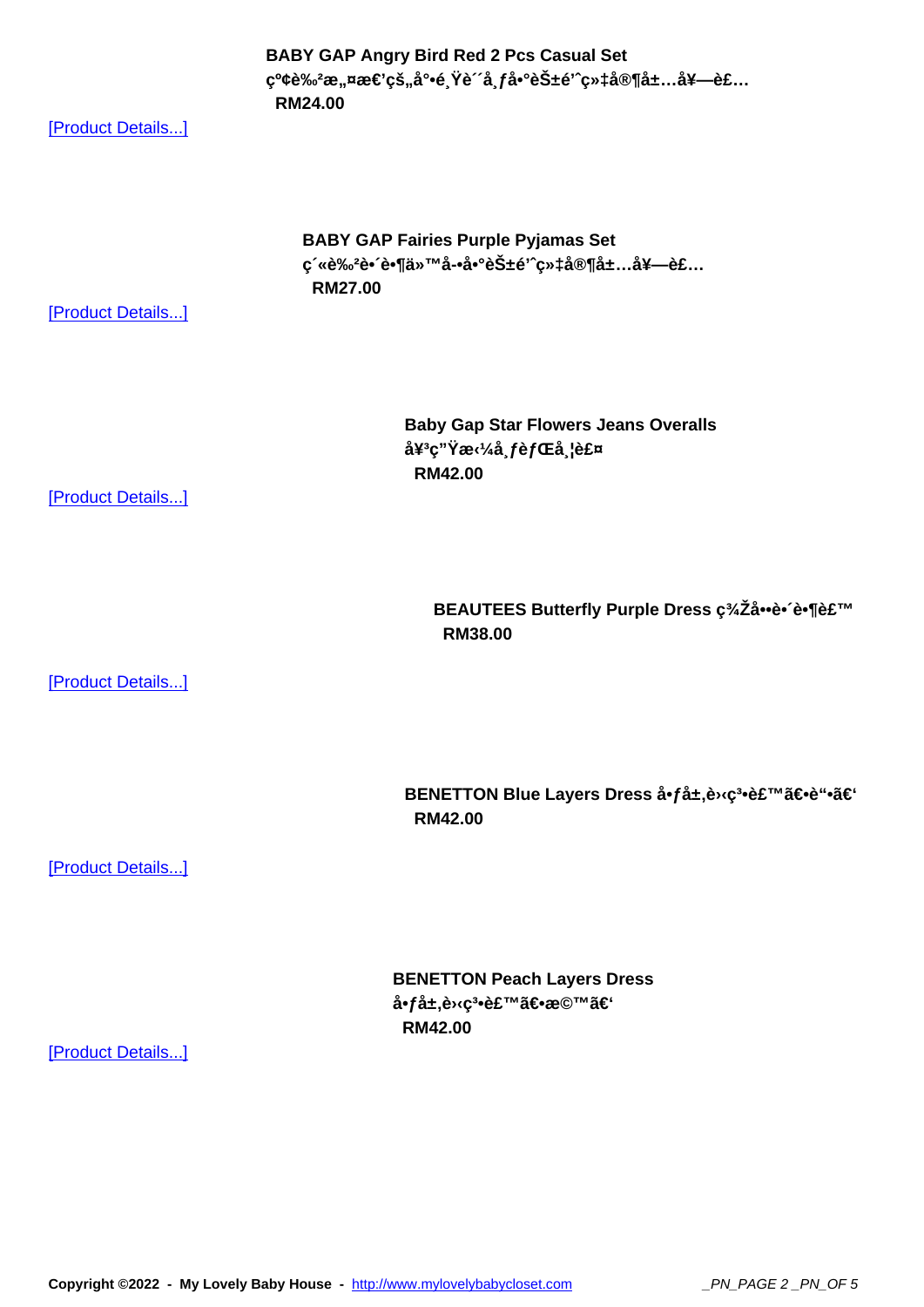## **RM26.00**

[Product Details...]

**BLVC Embroidered Faded Blossom Jeans** å<sup>^o</sup>绣æ¢...花怀æ—§ç‰<sub>'</sub>ä»"裤  **RM25.00** 

[Product Details...]

**BLVC Embroidered Sunflower Jeans**  $a^o$ cȣå¤<sup>a</sup>é~a花c‰ä»"裤  **RM25.00** 

[Product Details...]

BLVC Small Blossom Jeans å<sup>o</sup>c»£å°•æ¢...花ç‰ä»"裤  **RM25.00** 

[Product Details...]

**Carter's Butterfly Girl 2 Pcs Set** 绣花蕴蕶套è£...〕ç<sup>o</sup>¢ã€'  **RM38.00** 

[Product Details...]

**Carter's Butterfly White 2 Pcs Set** 發è‰<del>2è• e•¶å•°èб二ä»¶å¥</del>—  **RM28.00**